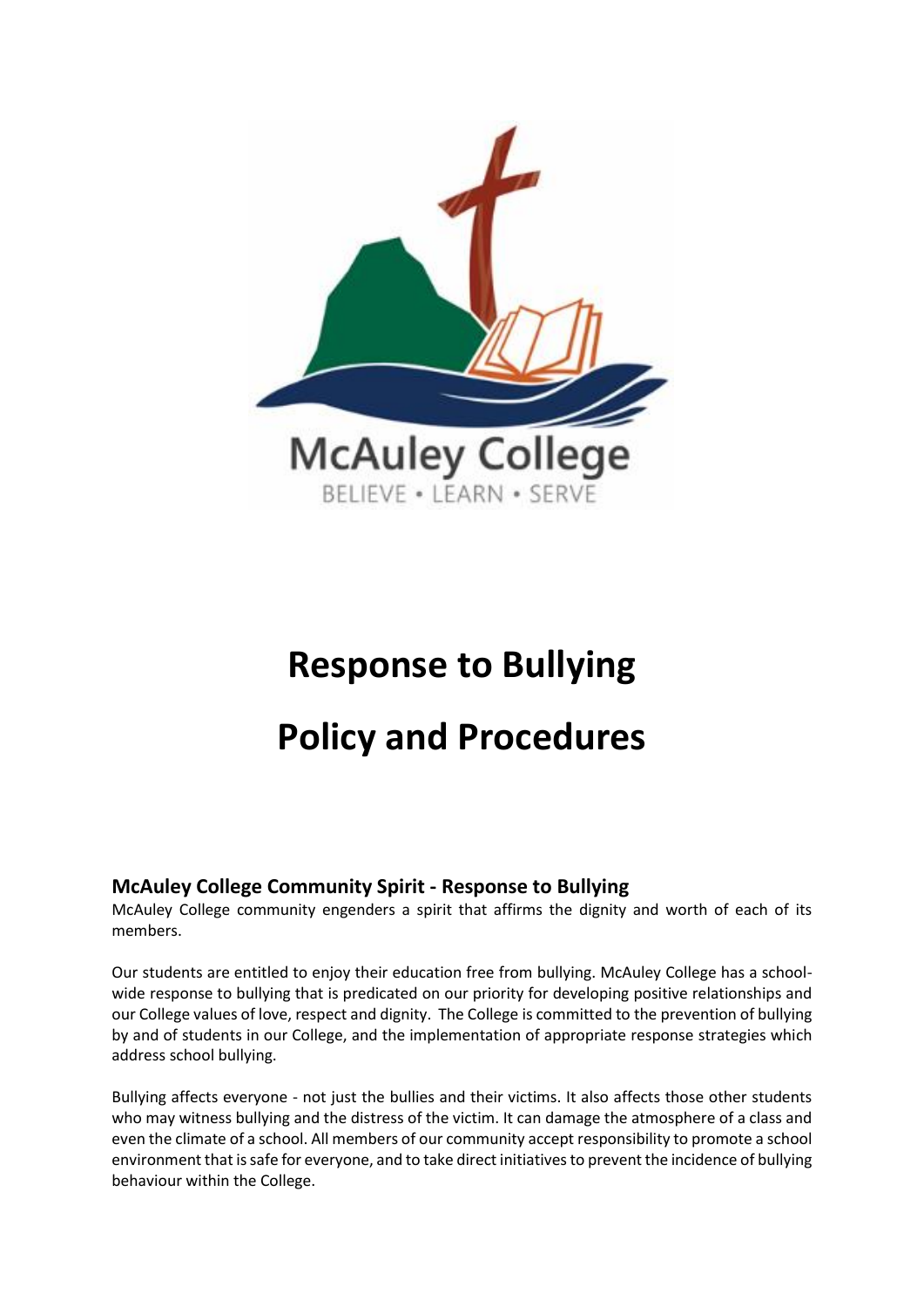## Table of Contents

## <span id="page-1-0"></span>**Definitions**

Bullying can be defined as an ongoing misuse of power in relationships through repeated verbal, physical and/or social behaviour that causes physical and/or psychological harm. It can involve an individual or a group misusing their power over one or more persons. Bullying of any form or for any reason can have long-term effects on those involved, including bystanders. Single incidents and conflicts or fights between equals, whether in person or online, are not defined as bullying.

## <span id="page-1-1"></span>**Types of bullying**

- 1. Physical Bullying
- When a person (or group of people) uses actions to bully, such as hitting, poking, tripping or pushing.
- Repeatedly and intentionally damaging someone's belongings is also physical bullying.

2. Verbal Bullying

- Repeated or systematic name calling, insults, homophobic or racist remarks and verbal abuse.
- 3. Covert Bullying

• Such as lying about someone, spreading rumours, playing a nasty joke that makes the person feel humiliated or powerless, mimicking or deliberately excluding someone.

#### 4. Psychological Bullying

• Examples include threatening, manipulating or stalking someone.

5. Cyber Bullying

• Using technology, such as email, mobile phones, chat rooms, social networking sites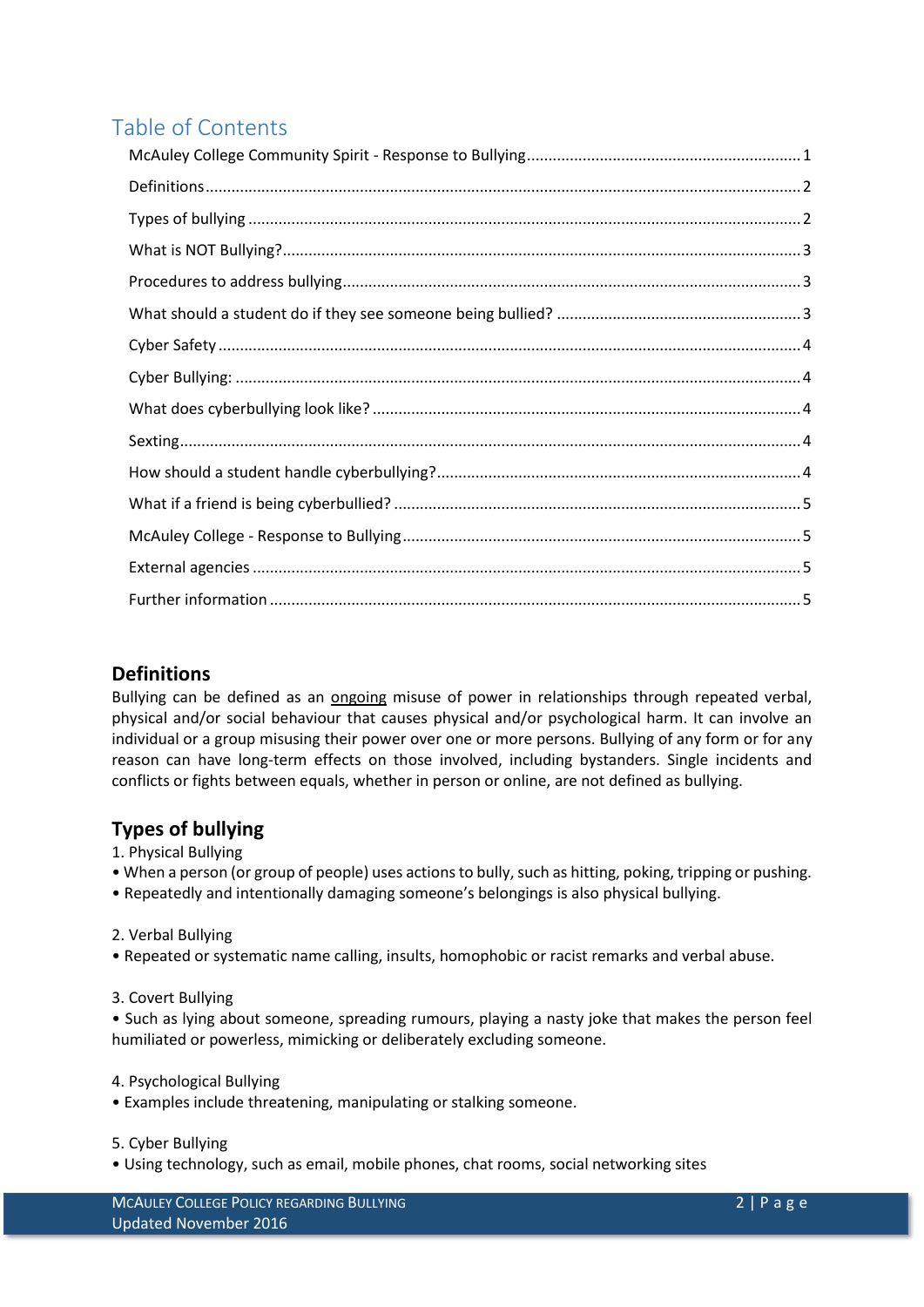to bully verbally, socially or psychologically.

## <span id="page-2-0"></span>**What is NOT Bullying?**

Although it's neither respectful nor acceptable if someone behaves in a mean or aggressive way on one occasion, it isn't considered bullying. Conflict or fights between equals and single incidents are not defined as bullying. A fight or disagreement between students of equal power or status isn't considered bullying. There are also some behaviours, which, although they might be unpleasant or distressing, are not bullying:

**Mutual conflict** which involves a disagreement. Unresolved mutual conflict can develop into bullying if one of the parties targets the other repeatedly in retaliation.

**Single-episode acts** of nastiness or physical aggression, or aggression directed towards many different people, is not bullying unless it becomes a pattern of behaviours.

**Social rejection or dislike** is not bullying unless it involves deliberate and repeated attempts to cause distress, exclude or create dislike by others.

Again, while these actions may not be labelled as bullying they are still not acceptable.

## <span id="page-2-1"></span>**Procedures to address bullying**

Help your child to identify the bullying behaviour and ask them:

- What has been happening?
- Who has been involved?
- Where have the incidents occurred?
- Has anyone else seen the behaviour?

Discuss with your child some immediate strategies. Make a plan to deal with the bullying. Encourage them to:

- talk with the teacher
- stay calm
- move away from the situation
- firmly say "No!" and tell the bully to stop

#### <span id="page-2-2"></span>**What should a student do if they see someone being bullied?**

If a student sees someone being bullied (or witness it online), keep safe and choose your response to match the situation:

- speak up and let the person doing the bullying know that what they are doing is bullying
- refuse to join in with the bullying and walk away
- help the student who is being bullied to ask for help
- ask a teacher or support person for help and report what happened

The first priority in any response to incidents of bullying behaviour is always the wellbeing and ongoing protection of those who have or may have been affected by the behaviour.

#### **Students and parents are advised to report suspected cases of bullying to the Pastoral Care Teacher or Year Coordinator.**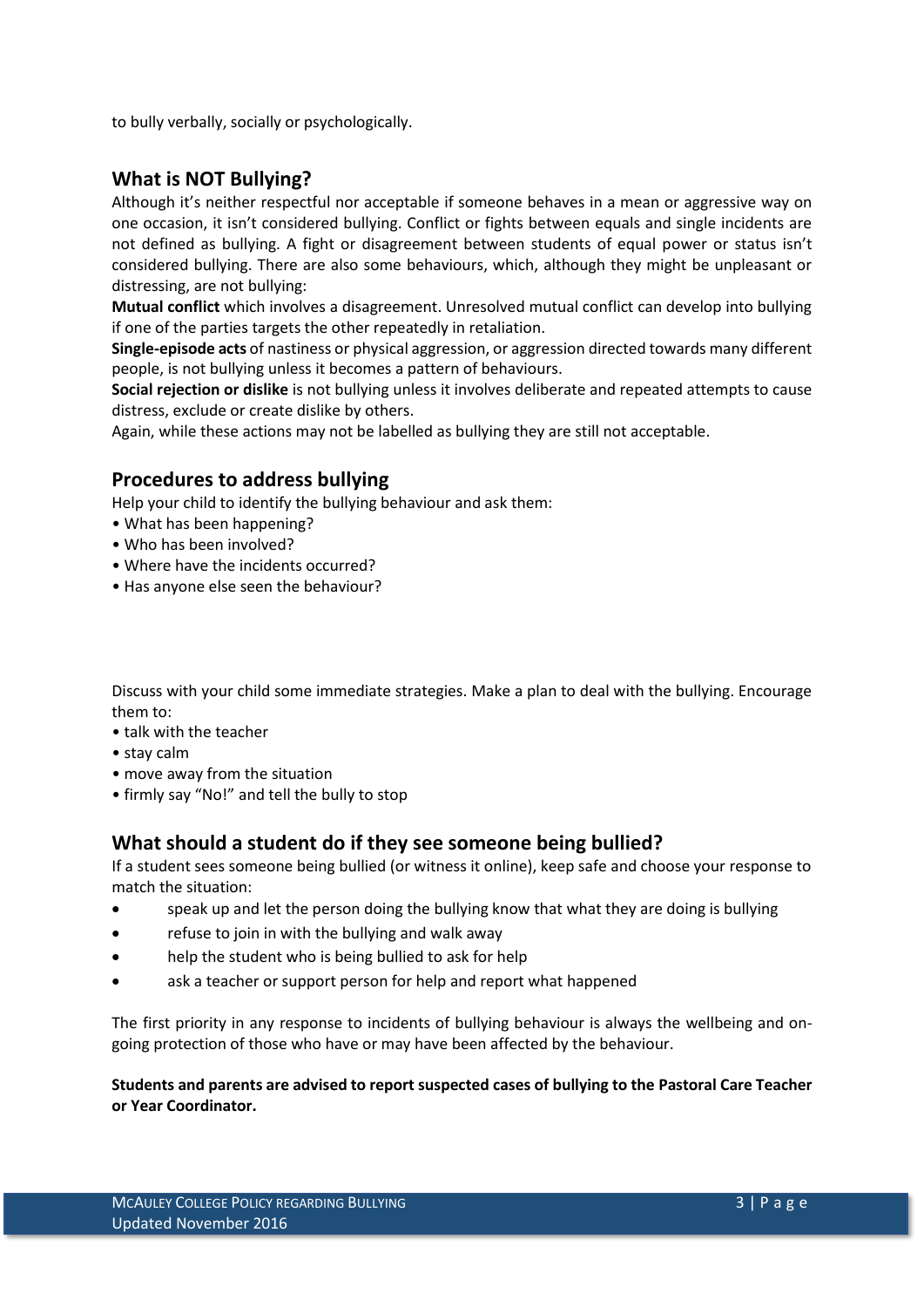## <span id="page-3-0"></span>**Cyber Safety**

McAuley College teaches and expects Cybersafe behaviours including safe, respectful and responsible use of the internet and mobile phone technology. Behaviours which are not cyber safe include:

## <span id="page-3-1"></span>**Cyber Bullying:**

Repeated unsafe, disrespectful and irresponsible technological practices may be considered cyberbullying. Cyberbullying is the use of technology to bully a person or group with the intent to hurt them socially, psychologically or even physically.

## <span id="page-3-2"></span>**What does cyberbullying look like?**

Cyberbullying can occur in many ways, including:

- abusive texts and emails
- hurtful messages, images or videos
- imitating others online
- publishing another person's private information
- creating harmful sites targeted at others
- circulating harmful or humiliating information, videos, images or sites
- excluding others online
- humiliating others online
- nasty online gossip and chat.

#### <span id="page-3-3"></span>**Sexting**

Sexting includes the sending of sexually explicit messages or photographs of oneself or others, using mobile phone technology either by request or spontaneously. It can also include posting of this material online. **It is important that students and parents understand that the production or distribution (including texting and posting) of lewd images of themselves or others may constitute child exploitation material with a potential criminal penalty.**

#### <span id="page-3-4"></span>**How should a student handle cyberbullying?**

- Talk to someone you trust straight away—like a parent, sibling, uncle/aunt, teacher or friend, or contact Kids Helpline
- Save, store, screenshot emails, chat logs, posts or SMS's, collect the evidence—keep mobile phone messages, take screen shots and print emails or social networking conversations and inform your parents or teacher immediately. Do NOT repost or circulate.
- Block and delete the bully from all contact lists, change privacy settings
- Do not respond to nasty emails, chats, SMS or comments this is what the bully wants so ignore them.
- Have some 'down time' without computer or mobile. Give yourself some time away from technology just for a break
- If the bullying continues delete your current email or social media account and start a new account. Only give your new details to a small list of trusted friends.
- Do something you enjoy—catch-up with friends, listen to good music, watch a good show or chat online to people you can trust
- Get a new phone number if being harassed on your phone. Report the problem to your phone company and insist on a new number for free.
- Remember you didn't ask for this—nobody deserves to be bullied and you will get through this.